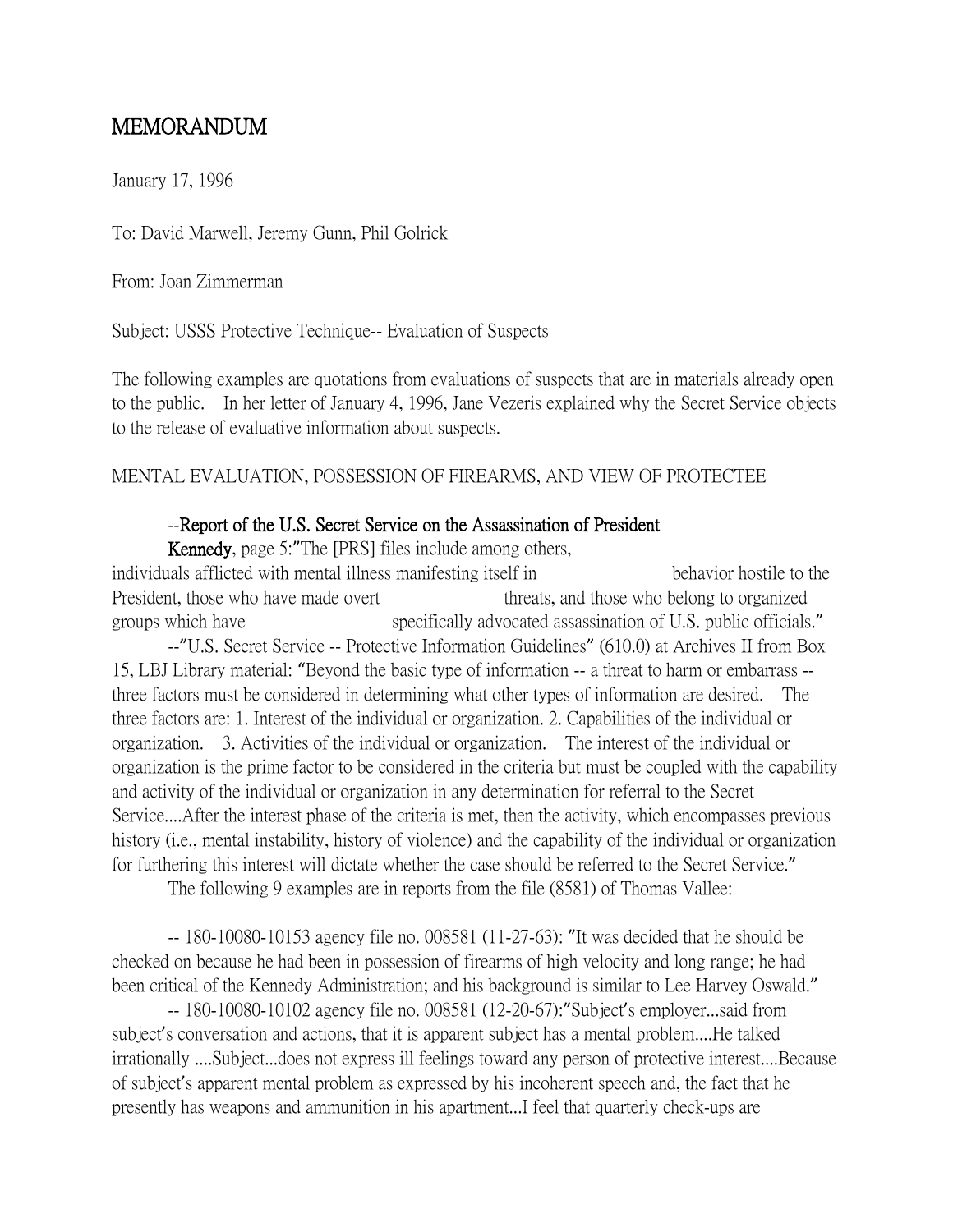necessary."

-- 180-10080-10100 agency file no. 008581 (6-19-68): "Quarterly check-ups necessary as subject's mental condition is unstable and he has firearms in his apartment."

-- 180-10080-10099 agency file no. 008581 (8-21-68): "Subject did not exhibit any animosity toward any person of protective interest....Quarterly check-ups are necessary as subject's mental condition is unstable and because of the fact that he owns the previously mentioned firearms."

-- 180-10080-10111 agency file no. 008581 (11-10-68): "Subject was previously hospitalized at the Downey VA Hospital, Downey, Illinois where his condition was classified as schizophrenic, undifferentiated type. Subject advised that he keeps the Springfield rifle and ammunition at his Columbus residence.... Subject did not express any ill feelings concerning the President, the Vice President, their families, or any other high Government official."

-- 180-10080-10090 agency file no. 008581 (11-27-68): "He appeared calm, rational, and displayed no signs of mental illness....He displayed the weapons mentioned in previous reports....It is not felt that he is of protective interest."

--180-10080-10080 agency file no. 008581 (5-24-73): "We have conducted an extensive file review to determine those subjects of previous record with us who may present a threat to Secretary Brezhnev. The review produced two basic categories of subjects. The first category embraces those subjects who have exhibited strong anti-Communist or anti-Russian traits. Many are mental cases, many have access to firearms, and many exhibit both traits."

--180-10080-10079 agency file no. 008581 (6-5-73): "Hospitalized 09-56 to 01-57 schizophrenic of undifferentiated type and not considered dangerous."

-- 180-10110-10279 JFK Exhibit #74: (10-30-63 to 11-2-63): "Through a confidential source, it was determined that Vallee had in his possession two M-1 rifles, a .22 calibre revolver, and approximately 1000 rounds of ammunition in clips and loose stock....On October 30, 1963, the writer telephoned Mr. Sidney McDonald, Registration Office, Downey Veterans Hospital, Illinois, who advised that Thomas A. Vallee entered the hospital in September of 1956 and was discharged in January of 1957. He stated that Vallee had been classified as a schizophrenic of undifferentiated type and not to be considered dangerous according to the classification....At no time during the interview did he make any threats regarding the President....The Chicago Police Department was advised of the amount of the weapons the subject had and they advised they would keep him under surveillance on Saturday, November 2, 1963, when President Kennedy was expected to come to Chicago."

--180-10082-10454 agency file no. 005893 OPEN HSCA Investigative Interview-USSS agent William Tim McIntyre: McIntyre "said that agents are given training in dealing with mentally afflicted people. In order to keep track of subjects considered to be possible threats to the President, quarterly investigations are done on these people. The master file on these subjects is kept in Washington, D.C. now, but in 1963, they kept a book with the most critical subjects in the country."

--180-10083-10419 agency file no. 005711 (2-2-78) OPEN HSCA Investigation Interview Lubert F. DeFreese: "He observed that...`in 1963 the SS did not have quarterly check-ups' on subjects